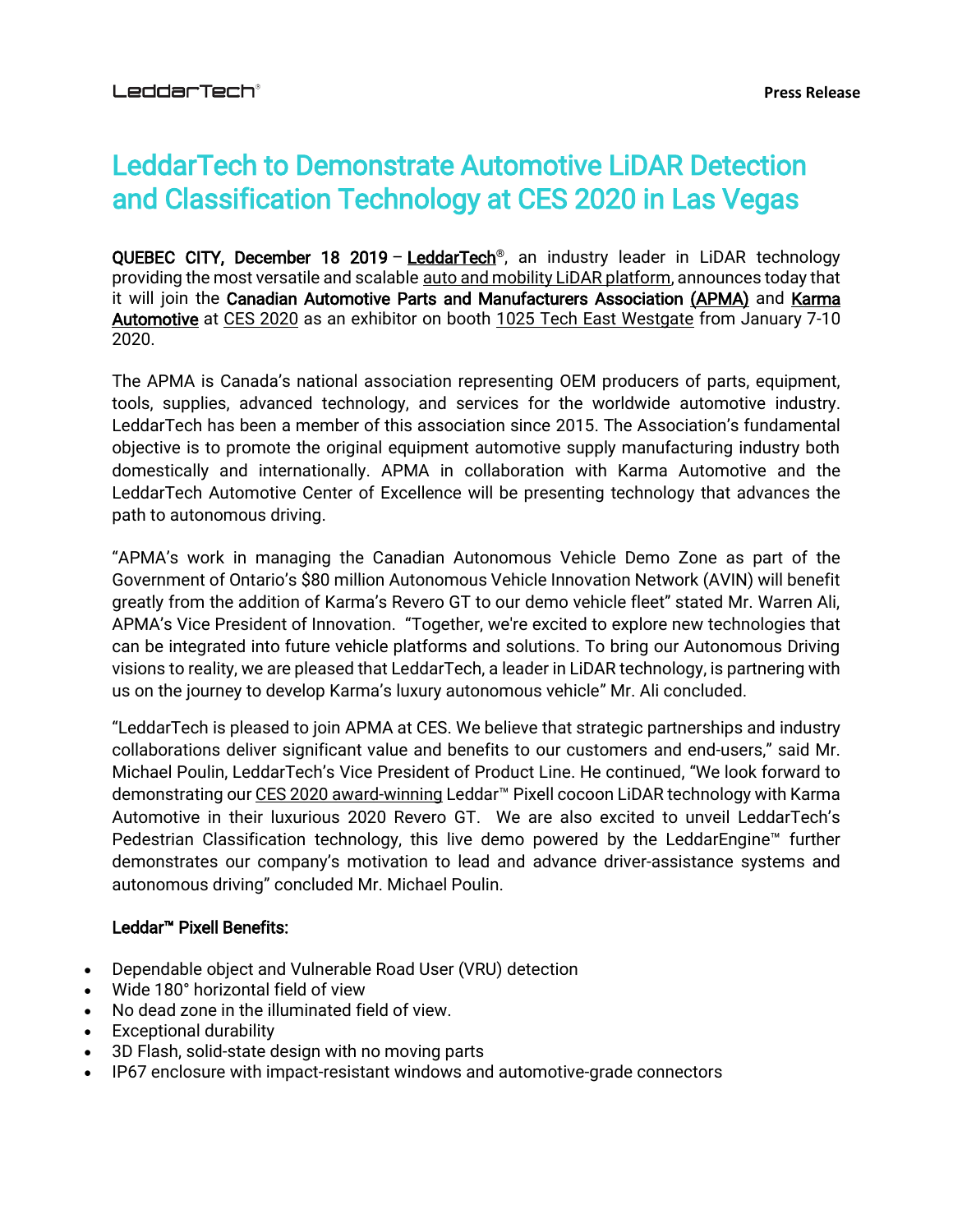Since its release in September 2019, the [Leddar Pixell](https://www.youtube.com/watch?time_continue=2&v=ubtEcZbxXpA&feature=emb_title) has been showcased at several trade events throughout Europe, North America, and Asia. In addition to CES, LeddarTech will be demonstrating the Leddar Pixell at [Automotive World 2020](https://www.automotiveworld.jp/en-gb.html) in Tokyo, Japan, with Nagase from January 15<sup>th</sup>-17<sup>th</sup>, [AV20](https://www.automotive-iq.com/events-autonomousvehicles) San Jose in February and [TECH.AD Berlin](https://www.autonomous-driving-berlin.com/) in March as well as other [locations throughout 2020.](https://leddartech.com/events/#upcoming-events/)

### About Karma Automotive

Karma Automotive is a high-tech incubator offering innovators a perfect platform to prove their emerging technologies. Founded in 2014, Karma is reinventing the traditional retailbased automotive business model to create non-traditional value by opening its engineering, design, customization and manufacturing resources to other companies looking to speed product development, access new technology, or make their products more luxurious.

Additional information about Karma Automotive and Revero at [www.karmaautomotive.com](https://karmaautomotive.com/) or visit the password-free Karma Newsroom at [www.karmanewsroom.com](https://www.karmanewsroom.com/)

## About APMA

The Association was founded in 1952, and its members account for 90% of independent parts production in Canada. In 2018, automotive parts shipments were over \$35 Billion, and the industry employment level was over 100,000 people. The Association's fundamental objective is to promote the original equipment (O.E.) automotive supply manufacturing industry both domestically and internationally. The Association provides important industry representation to both Federal and Provincial Governments, supports regional government initiatives, and creates and executes global marketing initiatives to develop trade and business opportunities for our membership. In addition to advocacy, the APMA also provides its members with business development solutions and opportunities as well as guidance and assistance on modernizing their operations to suit the needs of Industry 4.0.

Additional information at [www.apma.com](http://www.apma.com/) and [LinkedIn,](https://ca.linkedin.com/company/apmacanada) Twitter

Contact: Warren Ali, Vice President of Innovation, APMA Tel: 1-416-620-4220 ext. 235 [Wali@apma.ca](mailto:Wali@apma.ca)

#### About LeddarTech®

LeddarTech is an industry leader providing the most versatile and scalable auto and mobility LiDAR platform based on the unique LeddarEngine™ which consists of a suite of automotivegrade, functional safety certified SoCs working in tandem with proprietary LeddarSP™ signal processing software. The company is responsible for several innovations in cutting-edge mobility